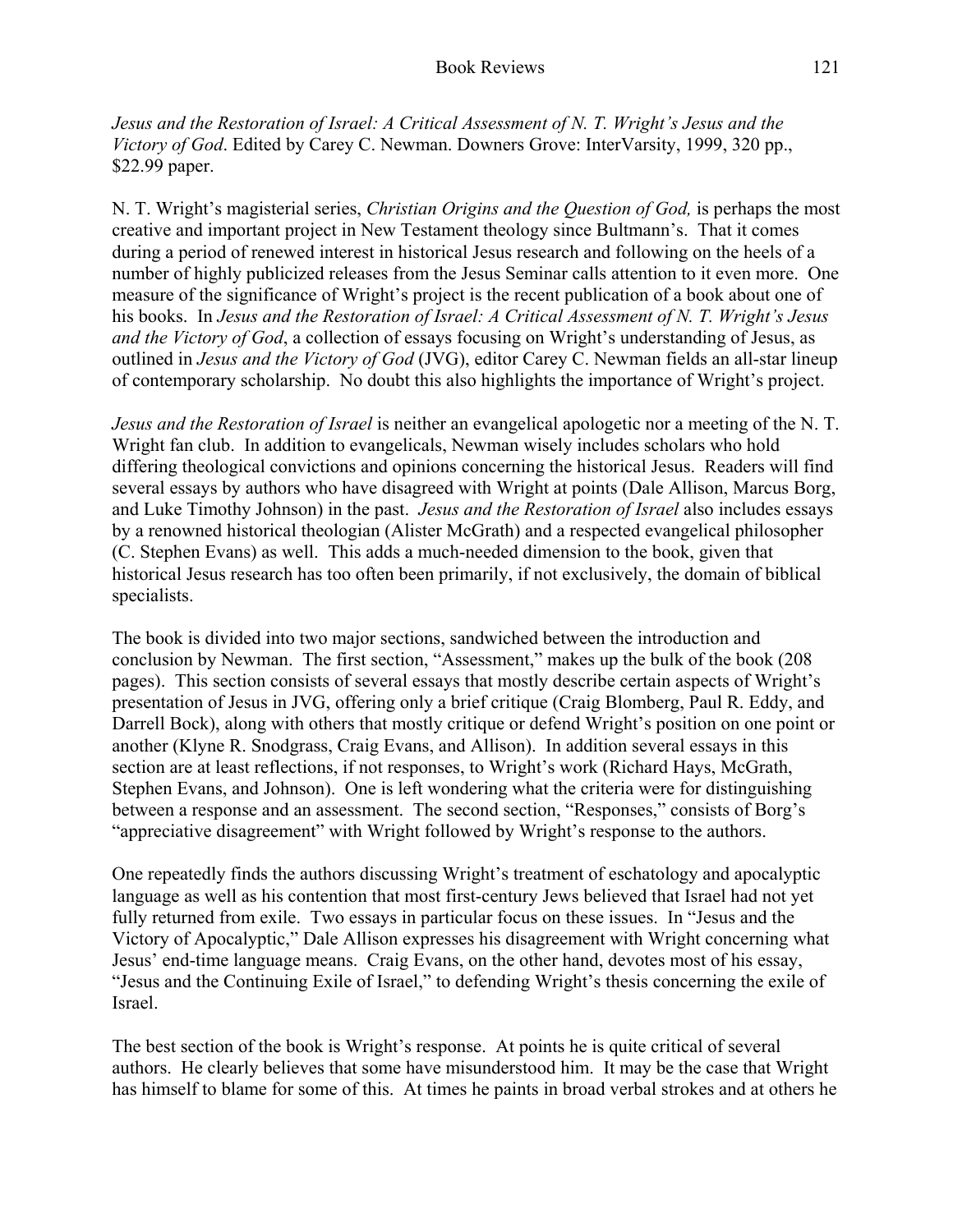uses a very fine brush. This leads to a work that is both rhapsodic and technical. One can easily get lost in Wright's soaring prose and miss the subtleties of meaning within his work. Whatever the reason, Wright helpfully clarifies his position at several points in his response. His distinction between history as writing ("history-W") and history as event ("history-E") is quite helpful. His discussion of the abductive nature of historical research and the difference between "literal" and "metaphorical" as well as "concrete" and "abstract" is both helpful and insightful. The result is a very helpful chapter that certainly furthered this reader's understanding of what Wright is intending to accomplish. One can thank Newman's authors for pushing Wright to respond in this way.

Blomberg and Eddy offer useful introductory essays on JVG as a whole and who Wright thinks the historical Jesus was, respectively, to those approaching Wright's work for the first time. Likewise Richard Hays and McGrath contribute thoughtful articles that reflect on the significance of Wright's Jesus for ethics and theology, respectively. C. Stephen Evans addresses Wright at the level where Wright's work must ultimately be addressed—the methodological. Unfortunately Evans chooses to address the issue of methodological naturalism, rather than the more important issue of hermeneutics (one is left wishing for a discussion of Wright's philosophy of language). Nevertheless Evans is to be commended for seeing the importance of method.

One weakness of the book is that it focuses upon JVG, and excludes Wright's first volume, *The New Testament and the People of God* (NTPG), although several authors refer readers to NTPG. The earlier volume is foundational for all that follows. The material in NTPG is more difficult and theoretical than that in JVG but those who neglect it do so at their own peril. Among the relevant issues that could have been treated had the book focused on Wright's complete project to date rather than on one volume of it are Wright's choice of critical realism as his operating epistemology, his use of A. J. Greimas's narratology, and perhaps even his understanding of the nature of biblical authority. It is surprising that so few systematic theologians have written on the implications of Wright's project. Does that mean theologians are not reading New Testament theology these days?

*Jesus and the Restoration of Israel* reminds one of the collected essays edited by Jeffrey Carlson and Robert A. Ludwig, *Jesus and Faith: A Conversation on the Work of John Dominic Crossan* (Orbis, 1994). Yet there are significant differences. The authors in *Jesus and Faith* often use Crossan's work as a runway from which to take off on their own flights of fancy. In addition one gets the feeling that there is no real substantive disagreement between Crossan and the majority of his dialogue partners. This is not the case with *Jesus and the Restoration of Israel*. The essays in Newman's collection point the reader to Wright's work rather than to their own opinions. Furthermore, although all the authors admire and respect Wright there is also genuine, heartfelt disagreement at points. The book is much the better for this.

The target audience for this book is probably seminary students, although there is much that may prove useful to the specialist in these essays as well. This book is not a text, but it is a resource. It will not take the place of reading Wright (nor is it intended to), but it does offer the reader who is coming to feast at Wright's table for the first time a glance at the menu ahead of time. In doing so, it may further whet one's appetite for what Wright has to offer. In other words, it will